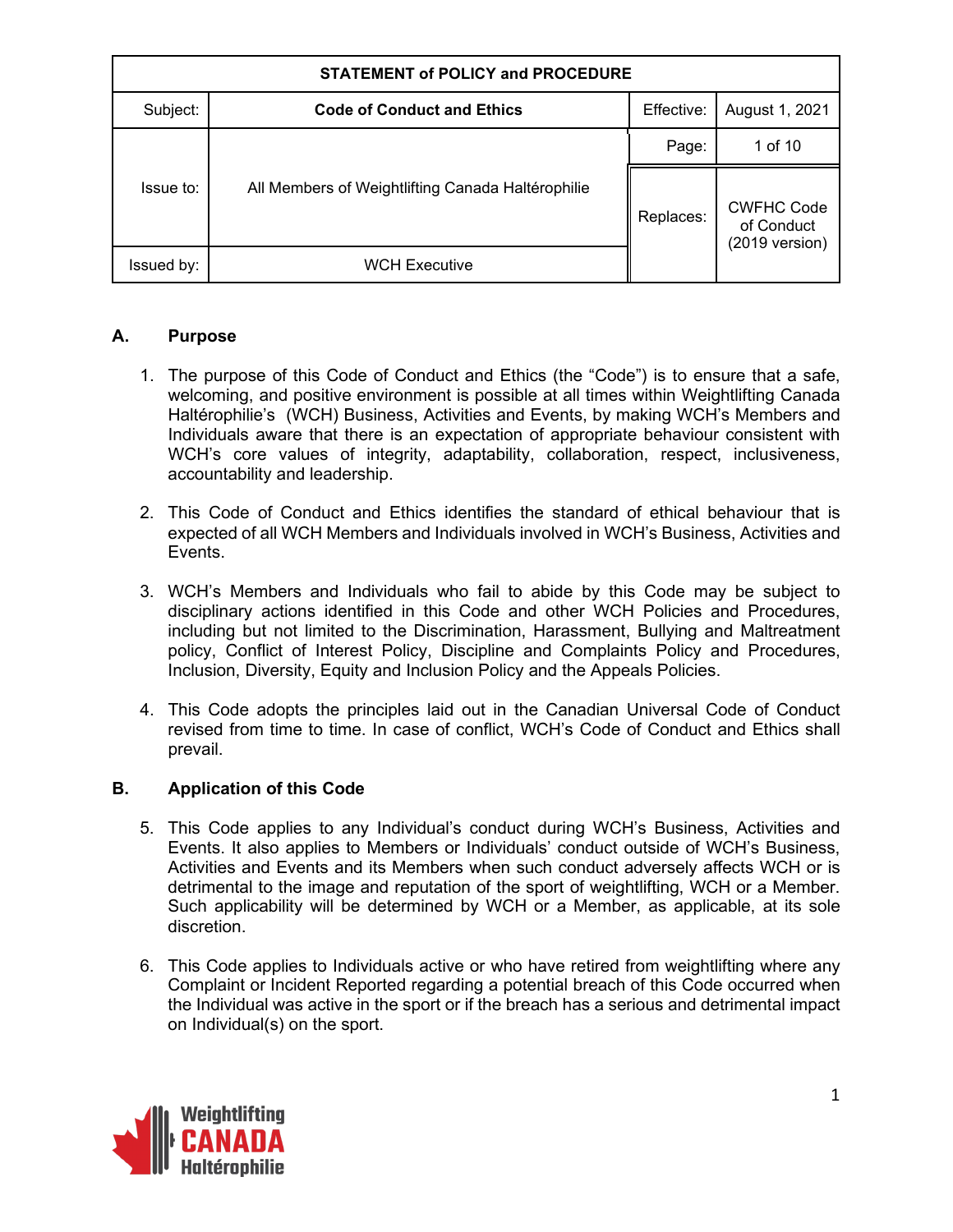| <b>STATEMENT of POLICY and PROCEDURE</b> |                                                   |            |                                                             |  |
|------------------------------------------|---------------------------------------------------|------------|-------------------------------------------------------------|--|
| Subject:                                 | <b>Code of Conduct and Ethics</b>                 | Effective: | August 1, 2021                                              |  |
|                                          |                                                   | Page:      | 2 of 10                                                     |  |
| Issue to:                                | All Members of Weightlifting Canada Haltérophilie | Replaces:  | <b>CWFHC Code</b><br>of Conduct<br>$(2019 \text{ version})$ |  |
| Issued by:                               | <b>WCH Executive</b>                              |            |                                                             |  |

- 7. A Member or any Individual who violates this Code may be subject to sanctions pursuant to the Discipline and Complaints Policy and Procedure. In addition to facing possible sanctions pursuant to the Discipline and Complaints Policy and Procedure*,* an Individual who violates this Code during a competition may be removed from the competition or training area, at the full discretion of WCH's designate for this competition, and the Individual may be subject to further sanctions.
- 8. A breach of this Code or misconduct may be defined as a Minor or Major Infraction in accordance with the Discipline and Complaints Policy and Procedure*.*

# **C. General Expected Behaviors and Conducts**

- 9. All Individuals and Members, when applicable agree to abide by the following general expected behaviors and conducts:
	- a. Adhere to all International (where applicable), Canadian, Provincial, Municipal or host country laws,
	- b. Treat all Individuals with dignity by:
		- i. Demonstrating respect to Individuals regardless of body type, physical characteristics, athletic ability, nationality, national origin, religion, religious belief, political belief, economic status, race, ancestry, place of origin, colour, ethnic origin, citizenship, creed, sex, sexual orientation, gender, gender identity, gender expression, age, marital, social or economic status, family status or disability.
		- ii. Consistently demonstrating the spirit of sportsmanship, sports leadership and ethical conduct including:
			- 1. Focusing comments or criticism appropriately and avoiding public criticism of Individuals and Members.
			- 2. Acting to prevent or correct practices that are unjustly discriminatory.
			- 3. Consistently treating Individuals fairly and reasonably.
			- 4. Show concern, empathy and caution towards others that may be sick or injured
	- c. Act with integrity and professionalism by:
		- i. Being ethical, considerate, fair, courteous, and honest in all dealings with Individuals, people, and organisations
		- ii. Accepting responsibility for their actions and behaviours
	- d. Operate within the rules and spirit of sport including:

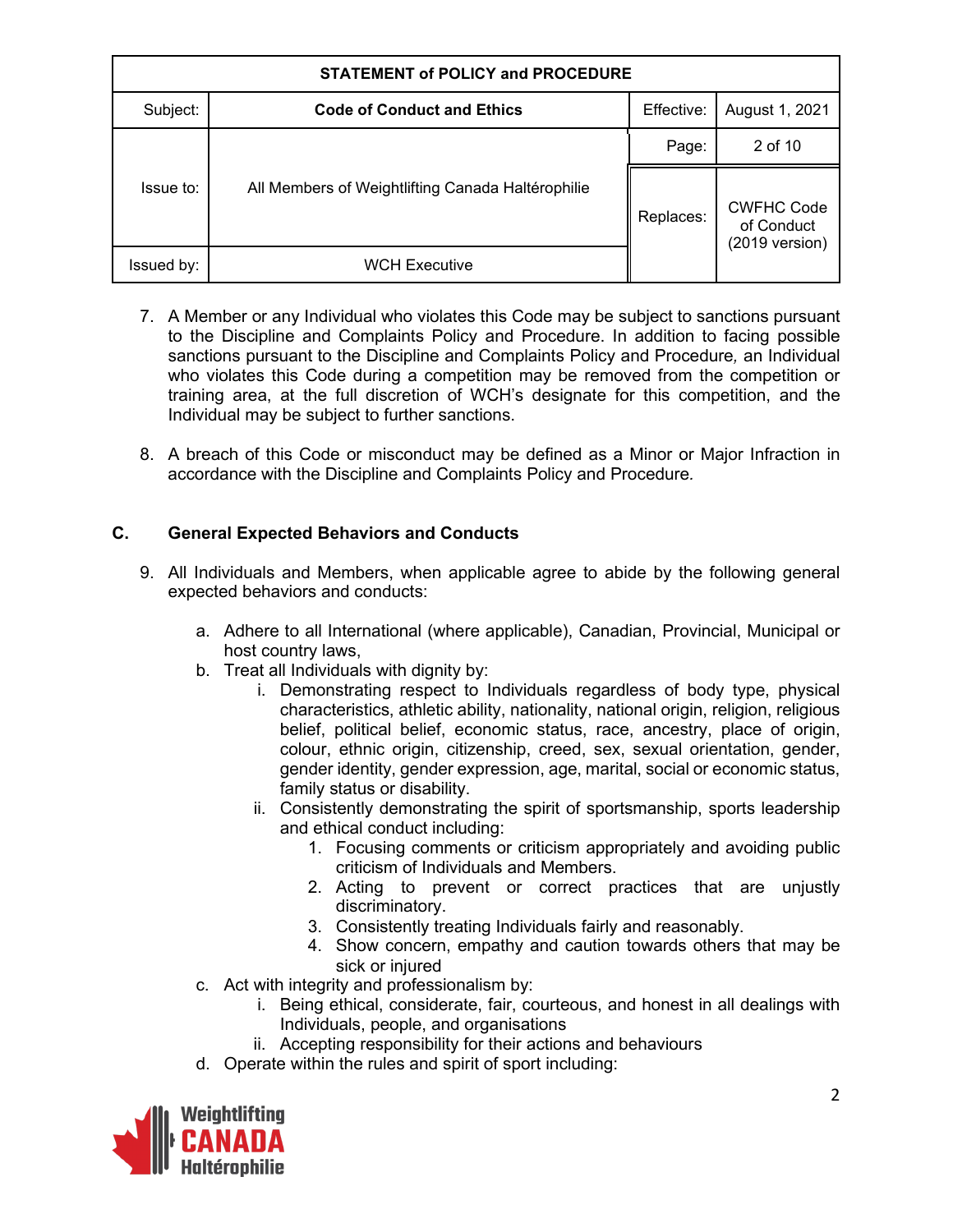| <b>STATEMENT of POLICY and PROCEDURE</b> |                                                   |            |                                                             |  |
|------------------------------------------|---------------------------------------------------|------------|-------------------------------------------------------------|--|
| Subject:                                 | <b>Code of Conduct and Ethics</b>                 | Effective: | August 1, 2021                                              |  |
|                                          |                                                   | Page:      | 3 of 10                                                     |  |
| Issue to:                                | All Members of Weightlifting Canada Haltérophilie | Replaces:  | <b>CWFHC Code</b><br>of Conduct<br>$(2019 \text{ version})$ |  |
| Issued by:                               | <b>WCH Executive</b>                              |            |                                                             |  |

- i. Following the national and international rules and guidelines that govern WCH.
- ii. Being aware of and complying always with WCH's bylaws, Policies, Procedures and Rules and Regulations, as adopted and amended.
- e. Refrain from any form of Abuse, Discrimination, Harassment, Bullying and Maltreatment towards Individuals or others including:
	- i. Abuse, discrimination, harassment, bullying, and maltreatment directed towards an Individual or group of Individuals, which is insulting, intimidating, humiliating, malicious, degrading or offensive.
	- ii. Sexual harassment, unwelcomed sexual advances, requests for sexual favours or other verbal or physical conduct of a sexual nature.
	- iii. Abuse such as a misuse of power which uses the bonds of intimacy, trust, and dependency to make the victim vulnerable.
	- iv. Discrimination in the form of an action or a decision that treats a person or a group negatively because of their body type, physical characteristics, athletic ability, nationality, national origin, religion, religious belief, political belief, economic status, race, ancestry, place of origin, colour, ethnic origin, citizenship, creed, sex, sexual orientation, gender, gender identity, gender expression, age, marital, status, family status or disability.
- f. Abstain from the use, possession, and the supply of prohibited substances, methods and practices and other violations as defined by the Canadian Anti-Doping Program ("CADP").
	- i. WCH adopts and adheres to the CADP
	- ii. Anti doping rule violations shall be considered an infraction under the CADP and shall be treated through the CADP and not through WCH's Discipline and Complaints Policy and Procedure. WCH reserves its right to impose a sanction deriving from a CADP rule violation if determined as such under WCH's Discipline and Complaints Policy and Procedure.
	- iii. WCH will respect any penalty enacted pursuant to a breach of the CADP, whether imposed by the CCES or any other sport organization.
- g. Refrain from the use of power or authority aimed at coercing another person to engage in inappropriate activities.
- h. Refrain from consuming alcohol or tobacco products while participating in WCH or a Member's Business, Activities or Events and take reasonable steps to manage the responsible consumption of alcohol in adult-oriented social situations associated with WCH's events.
- i. Use social media responsibly, modeling appropriate behaviour that is expected of registered Individuals and representatives of WCH.
- j. Respect the property of others and not willfully cause damage.

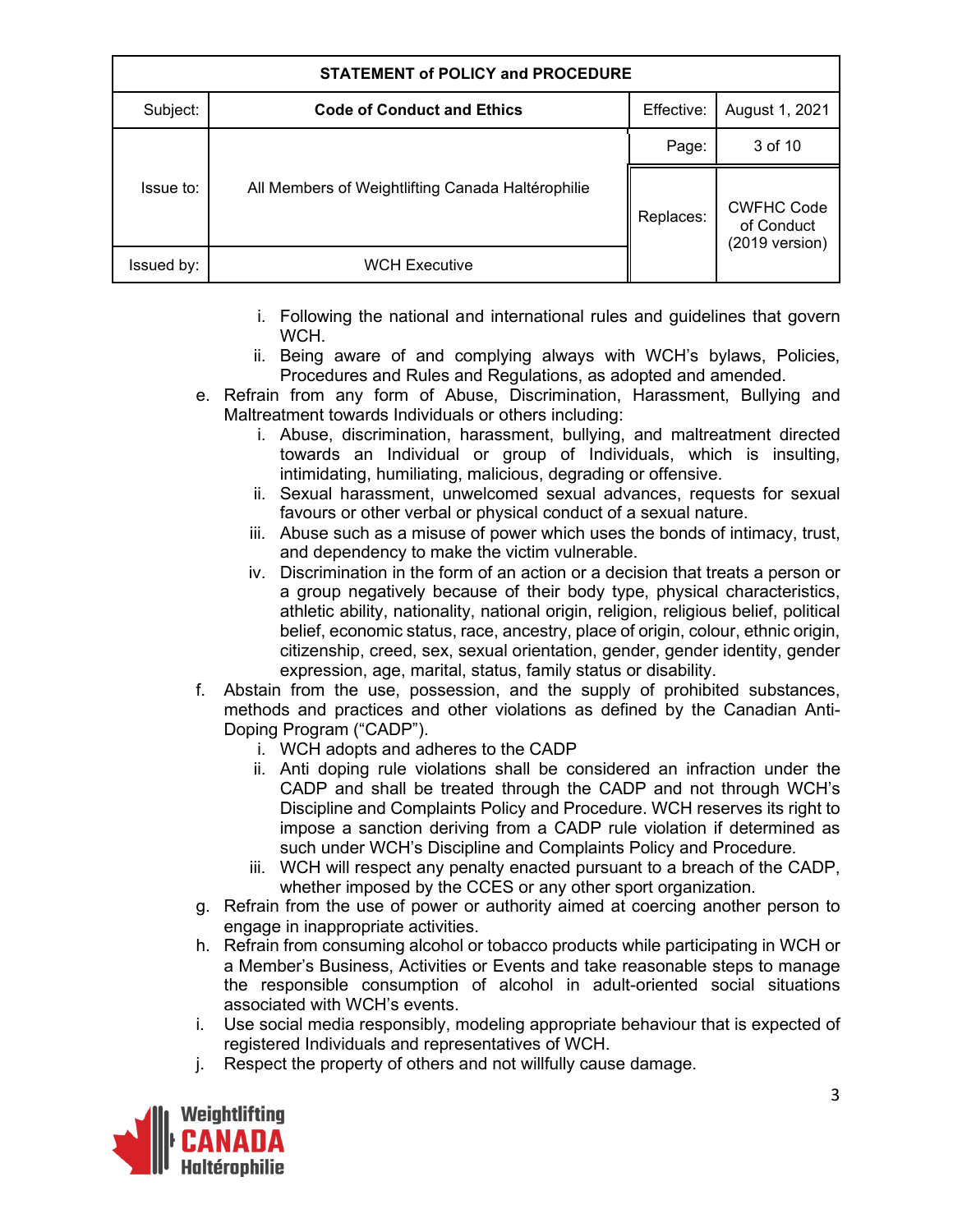| <b>STATEMENT of POLICY and PROCEDURE</b> |                                                   |            |                                                             |  |
|------------------------------------------|---------------------------------------------------|------------|-------------------------------------------------------------|--|
| Subject:                                 | <b>Code of Conduct and Ethics</b>                 | Effective: | August 1, 2021                                              |  |
|                                          |                                                   | Page:      | 4 of 10                                                     |  |
| Issue to:                                | All Members of Weightlifting Canada Haltérophilie | Replaces:  | <b>CWFHC Code</b><br>of Conduct<br>$(2019 \text{ version})$ |  |
| Issued by:                               | WCH Executive                                     |            |                                                             |  |

- k. Report any alleged infractions of this Code of conduct and Ethics.
- l. Promote weightlifting in the most constructive and positive manner possible.
- m. Refrain from engaging in deliberate cheating which is intended to manipulate the outcome or results of a competition and/or refrain from offering or receiving any bribe which is intended to manipulate the outcome or results of a competition.
- n. When driving a vehicle:
	- i. Not have his or her license suspended;
	- ii. Obey traffic laws at all times;
	- iii. Have valid insurance; and
	- iv. Refrain from using a mobile device or engaging in any activity that would constitute distracted driving.
	- v. Not be under the influence of alcohol, cannabis or illegal drugs or intoxicating substances.
- o. Report any ongoing criminal or Anti-Doping rule violation, conviction, or existing bail conditions involving an Individual to WCH or to a Member, including, but not limited to, those for violence, child pornography, or possession, use, or sale of any illegal or Prohibited Substance or Method.
- p. As an Individual in Authority, not place an Individual in a situation that makes them vulnerable to Maltreatment. This includes, but is not limited to, instructing an Athlete*,* Coach, Official or Individual in a position of Authority to share a hotel room when traveling, hiring a Coach or an Individual in a position of Authority who has a history of Athlete Maltreatment.

# **D. Specific Expected Behaviors and Conducts**

# **Directors, Committee Members, Staff and Contractors**

- 10. In addition to section 9 which applies to all Individuals and Members, WCH's Directors, Committee Members, Staff and Contractors shall comply with any specific expectations of conducts and behaviors as well as responsibilities stipulated in WCH or partner organization's Codes and Agreements. Notwithstanding the foregoing, Directors, Committee Members, Staff and Contractors shall:
	- a. Ensure that financial affairs are conducted in a responsible and transparent manner with due regard for all fiduciary responsibilities.
	- b. Comply with the Screening Policy and background check requirements.
	- c. Conduct themselves openly, professionally, lawfully and in good faith.
	- d. Be independent and impartial, avoid perceived or real conflict of interest and not be influenced by self-interest, outside pressure, expectation of reward, or fear of criticism.

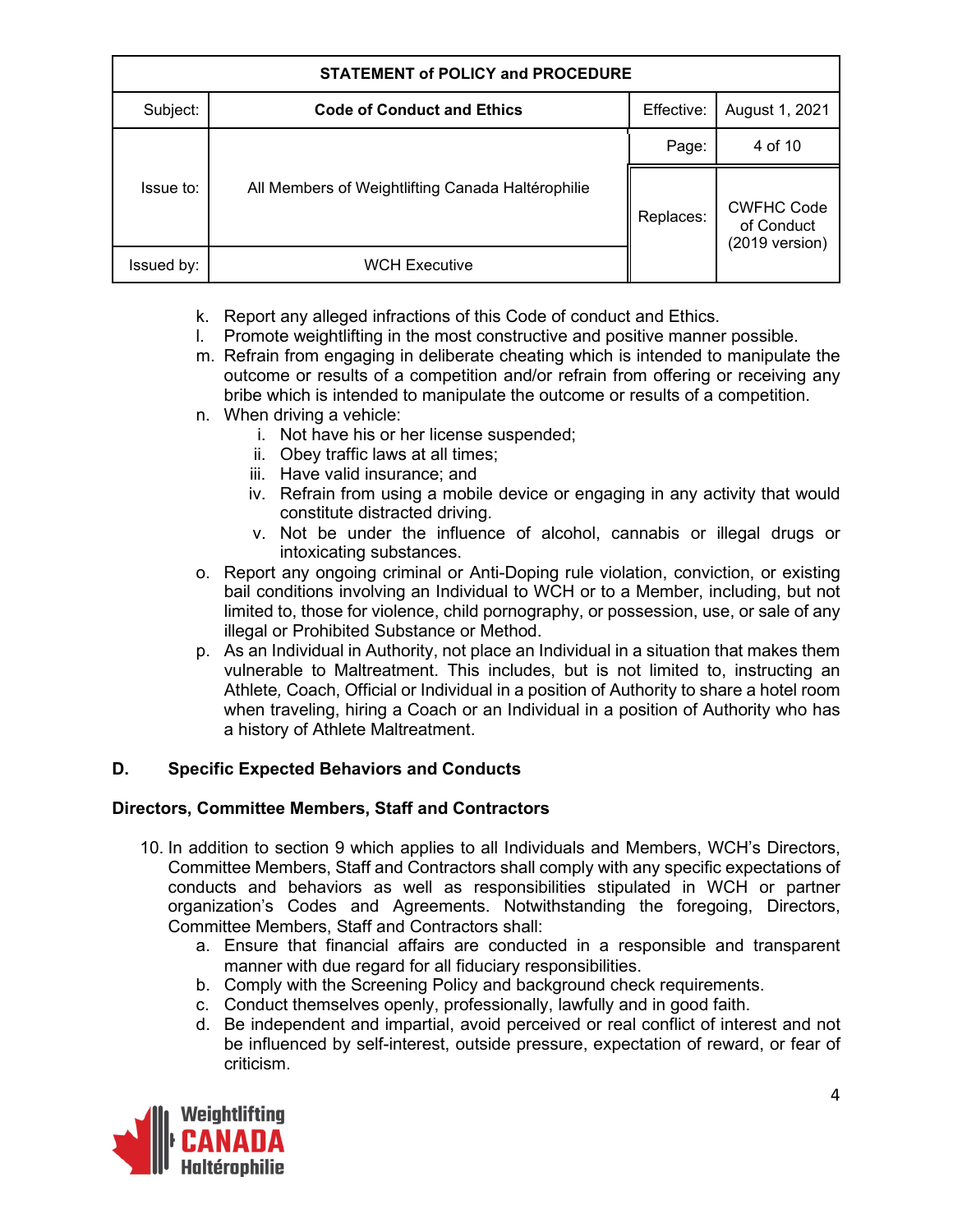| <b>STATEMENT of POLICY and PROCEDURE</b> |                                                   |            |                                                             |  |
|------------------------------------------|---------------------------------------------------|------------|-------------------------------------------------------------|--|
| Subject:                                 | <b>Code of Conduct and Ethics</b>                 | Effective: | August 1, 2021                                              |  |
|                                          |                                                   | Page:      | 5 of 10                                                     |  |
| Issue to:                                | All Members of Weightlifting Canada Haltérophilie | Replaces:  | <b>CWFHC Code</b><br>of Conduct<br>$(2019 \text{ version})$ |  |
| Issued by:                               | <b>WCH Executive</b>                              |            |                                                             |  |

- e. Behave with decorum appropriate to both circumstance and position.
- f. Exercise the degree of care, diligence, and skill required in the performance of their duties pursuant to applicable laws and WCH Policies.
- g. Respect the confidentiality appropriate to issues of a sensitive nature.
- h. Respect the decisions of the majority.
- i. Commit the time to attend meetings and be diligent in preparation for, and participation in, discussions at such meetings.
- j. Have knowledge and understanding of all relevant policies and procedures

#### **Athletes**

- 11. In addition to section 9 which applies to all Individuals and Members, WCH's Athletes shall comply with any specific expectations of conducts and behaviors as well as responsibilities stipulated in WCH or partner organization's Codes and Agreements. Notwithstanding the foregoing, Athletes shall:
	- a. Strive for personal and team achievement through complete, consistent, and sincere effort.
	- b. Show respect for themselves and for all others.
	- c. Contribute to a positive team culture by providing positive and constructive comments to teammates that motivate and encourage continued effort.
	- d. Recognize that any unwanted and unwelcomed behaviour will not be tolerated and let their coach, Individual in Leadership or Individual know immediately if they have witnessed such behaviour or have been the victim of such behavior.
	- e. Immediately report to their coach any mental or physical health issue that may prevent or limit their ability to train, travel or compete and, in the case of carded athletes, their ability to fulfill the carding requirements.
	- f. Only participate in competitions for which they are eligible to compete.
	- g. Arrive for each practice, competition, selections, or other weightlifting Activities or Events on time, with all appropriate gear, well-nourished and prepared to the best of their ability.
	- h. Conduct themselves in a sportsmanlike manner, whether as competitors or spectators, and not tolerate anyone among them who does not.
	- i. Never consume alcohol, cannabis, tobacco, or e-smoking products as a Minor while engaged in WCH Business, Activities and Events.
	- j. Where applicable, adhere to WCH's Athlete Agreement, its requirement and expectations.
	- k. Comply with WCH's Policy, Rules, and requirements regarding clothing equipment, training, travel, competition, and curfew.

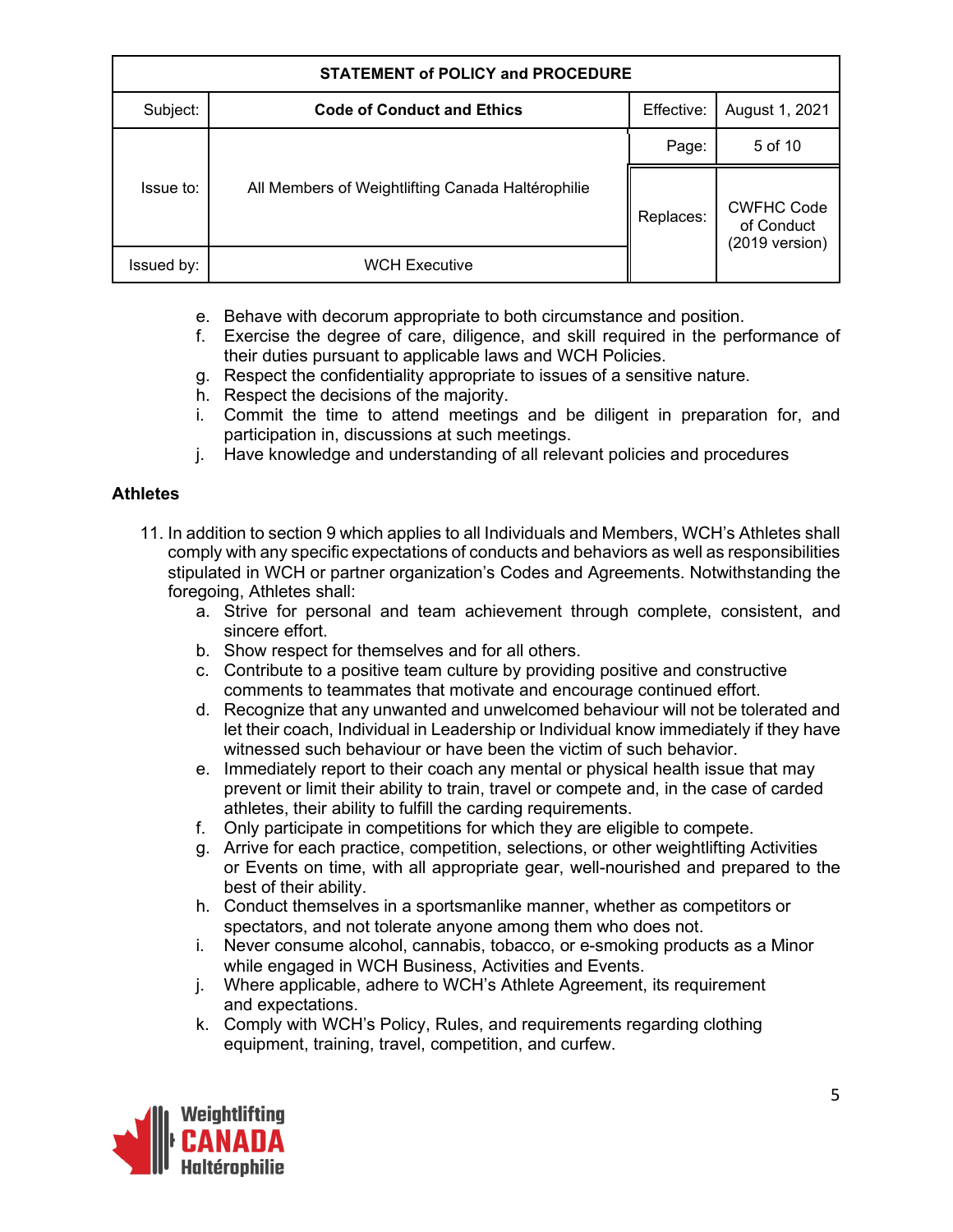| <b>STATEMENT of POLICY and PROCEDURE</b> |                                                   |            |                                                             |  |
|------------------------------------------|---------------------------------------------------|------------|-------------------------------------------------------------|--|
| Subject:                                 | <b>Code of Conduct and Ethics</b>                 | Effective: | August 1, 2021                                              |  |
|                                          |                                                   | Page:      | 6 of 10                                                     |  |
| Issue to:                                | All Members of Weightlifting Canada Haltérophilie | Replaces:  | <b>CWFHC Code</b><br>of Conduct<br>$(2019 \text{ version})$ |  |
| Issued by:                               | <b>WCH Executive</b>                              |            |                                                             |  |

#### **Coaches**

- 12. In addition to section 9 which applies to all Individuals and Members, WCH's Coaches shall comply with any specific expectations of conducts and behaviors as well as responsibilities stipulated in WCH or partner organization's Codes and Agreements. Notwithstanding the foregoing, Coaches shall:
	- a. Demonstrate responsible leadership and adhere to the NCCP Code of Ethics.
	- b. Act in the best interest of the athlete's development as a whole person.
	- c. Ensure a safe environment by selecting activities and establishing controls that are suitable for the age, experience, ability, and fitness level of the involved athletes, and educating athletes as to their responsibilities in contributing to a safe environment.
	- d. Never engage in an inappropriate, intimate or sexual relationship with an individual when in a position of power, trust or authority over the individual, even if all parties are consenting adults.
	- e. Comply with the Screening Policy.
	- f. Work with sport medical professionals in the diagnosis, treatment, and management of athletes' medical and psychological treatments.
	- g. Never encourage or knowingly permit an athlete to return to play prematurely or without the clearance of a medical professional, following a serious injury, including a Concussion.
	- h. Respect the protocols and procedures under WCH's Concussions Policy.
	- i. Never withhold, recommend against, or deny adequate hydration, nutrition, medical attention, or sleep.
	- j. Accept and promote athletes' personal goals and refer athletes to other coaches and sports specialists as appropriate and as opportunities arise.
	- k. Never withhold information or take any action that could influence inappropriately athlete decision-making about participation in national or provincial team or other training programs.
	- l. Support the coaching staff of national or provincial team or other training programs, should an athlete qualify for participation in one of these programs.
	- m. Not use their position as a national or provincial team coach to solicit athletes (or the Parents of Minor athletes) unless first receiving approval from the coaches who are responsible for the athlete.
	- n. Provide athletes and the Parents of minor athletes with the information required to be involved in the decisions that affect the athlete.
	- o. Exemplify conduct they wish their athletes to adopt in dress and behaviour.
	- p. Maintain professional boundaries with athletes and limit personal interactions with athletes on social media.

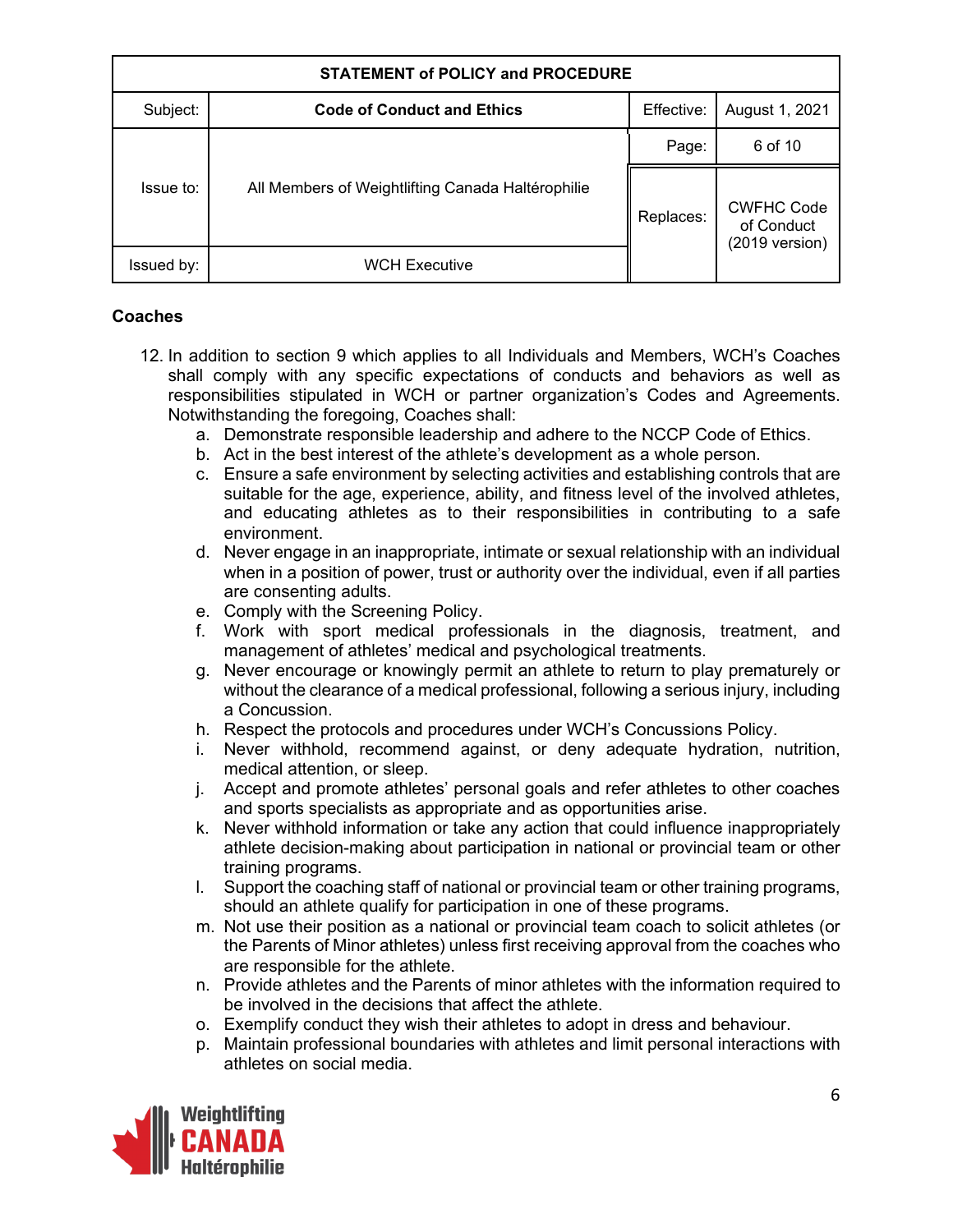| <b>STATEMENT of POLICY and PROCEDURE</b> |                                                   |            |                                                             |  |
|------------------------------------------|---------------------------------------------------|------------|-------------------------------------------------------------|--|
| Subject:                                 | <b>Code of Conduct and Ethics</b>                 | Effective: | August 1, 2021                                              |  |
|                                          |                                                   | Page:      | 7 of 10                                                     |  |
| Issue to:                                | All Members of Weightlifting Canada Haltérophilie | Replaces:  | <b>CWFHC Code</b><br>of Conduct<br>$(2019 \text{ version})$ |  |
| Issued by:                               | <b>WCH Executive</b>                              |            |                                                             |  |

- q. Ensure all online dialogue and interactions with Minor athletes are for weightlifting related purposes only.
- r. Ensure their athletes understand that abuse, discrimination, harassment, bullying and maltreatment will not be tolerated, and create a culture of disclosure and reporting at the athlete level.
- s. Use inoffensive language, and take the audience being addressed into account (e.g., the age/maturity of the participants).
- t. Recognize the power inherent in the position of coach and respect and promote the rights of all participants in sport. This is accomplished by establishing and following procedures for confidentiality (right to privacy), informed participation, and fair and reasonable treatment. Coaches have a special responsibility to respect and promote the rights of participants who are in a vulnerable or dependent position and less able to protect their own rights.

## **Officials**

- 13. In addition to section 9 which applies to all Individuals and Members, WCH's Officials shall comply with any specific expectations of conducts and behaviors as well as responsibilities stipulated in WCH or partner organization's Codes and Agreements. Notwithstanding the foregoing, Officials shall:
	- a. Accept an assignment to officiate at a competition or event only if they intend to honour that commitment and let the appropriate person know as soon as possible if, for any reason, they are unable to attend.
	- b. Conduct themselves openly, professionally, impartially and in good faith in all officiating activities.
	- c. Avoid endorsing or posting information about an athlete, coach, or other Individual that may suggest a preferential relationship or give the appearance of a conflict of interest.
	- d. Declare a conflict of interest where applicable, and refrain from officiating in situations where the perception of a conflict of interest may be present.
	- e. Make independent judgements.
	- f. Respect the confidentiality required for issues of a sensitive nature including ejections, defaults, forfeits, discipline processes, appeals and other confidential Information.
	- g. Commit to understanding and practicing their role as judge, referee, scorer or other official, and act appropriately within that role.
	- h. Maintain technical knowledge of weightlifting and all current rules and rule Changes.
	- i. Be accountable for decisions made while officiating.

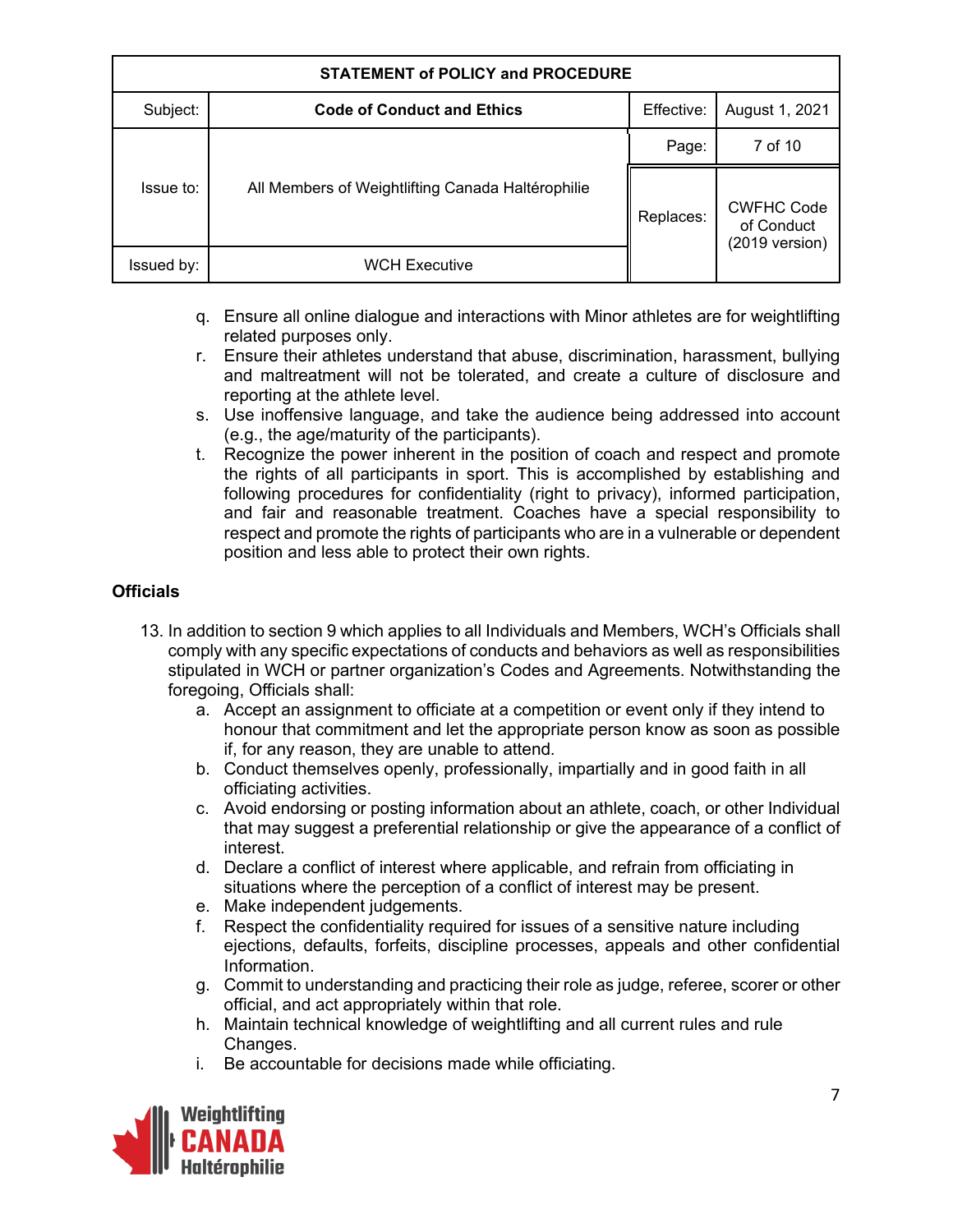| <b>STATEMENT of POLICY and PROCEDURE</b> |                                                   |            |                                                             |  |
|------------------------------------------|---------------------------------------------------|------------|-------------------------------------------------------------|--|
| Subject:                                 | <b>Code of Conduct and Ethics</b>                 | Effective: | August 1, 2021                                              |  |
|                                          |                                                   | Page:      | 8 of 10                                                     |  |
| Issue to:                                | All Members of Weightlifting Canada Haltérophilie | Replaces:  | <b>CWFHC Code</b><br>of Conduct<br>$(2019 \text{ version})$ |  |
| Issued by:                               | <b>WCH Executive</b>                              |            |                                                             |  |

- j. Share technical knowledge and experience of weightlifting with athletes, parents, coaches, meet managers, volunteers, WCH or Member employees and other officials to enhance the development of the sport.
- k. Not criticize other officials or Individuals publicly and interact in a professional Manner.
- l. Comply with the Organization's rules and requirements regarding dress code
- m. Respect the confidentiality required by issues of a sensitive nature, which may include discipline processes, appeals, and specific information or data about Individuals
- n. Comply with the Screening Policy.
- o. Honour all assignments unless unable to do so by virtue of illness or personal emergency, in which case they must communicate their situation to the individual(s) responsible for assignments as soon as possible.

#### **Parents/Guardians and Spectators**

- 14. Parents, guardians or spectators shall:
	- a. Never ridicule an athlete for making a mistake during a performance or practice and provide positive comments that motivate and encourage all athletes' continued effort.
	- b. Respect the decisions and judgments of Coaches and Officials and encourage athletes to do the same.
	- c. Respect and show appreciation to all competitors and to the Coaches, Officials, competitions managers, volunteers and other Individuals who give their time to the sport weightlifting.
	- d. Refrain from the use of bad language, and not interfere with events or harass competitors, Coaches, Officials, competitions managers, volunteers or other parents or spectators.

#### **Other Individuals in position of leadership or Clubs Managers**

- 15. In addition to section 9 which applies to all Individuals and Members, WCH's Individuals in position of leadership or authority or Club Managers shall comply with any specific expectations of conducts and behaviors as well as responsibilities stipulated in WCH or partner organization's Codes and Agreements. Notwithstanding the foregoing, Individuals in position of leadership or Clubs Managers shall:
	- a. Promote awareness and understanding of WCH or Member's values and this Code of Conduct and Ethics.

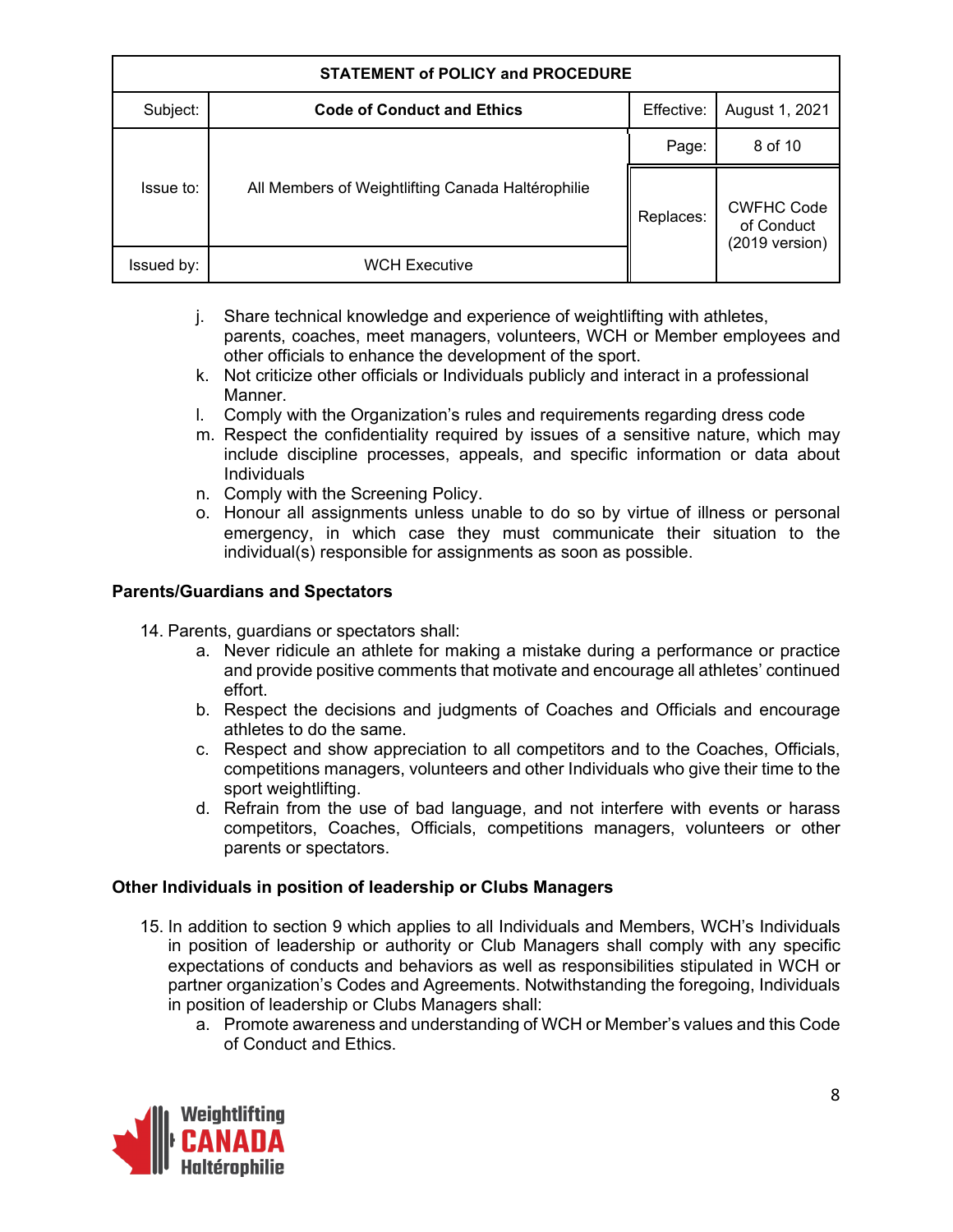| <b>STATEMENT of POLICY and PROCEDURE</b> |                                                   |            |                                                             |  |
|------------------------------------------|---------------------------------------------------|------------|-------------------------------------------------------------|--|
| Subject:                                 | <b>Code of Conduct and Ethics</b>                 | Effective: | August 1, 2021                                              |  |
|                                          |                                                   | Page:      | 9 of 10                                                     |  |
| Issue to:                                | All Members of Weightlifting Canada Haltérophilie | Replaces:  | <b>CWFHC Code</b><br>of Conduct<br>$(2019 \text{ version})$ |  |
| Issued by:                               | WCH Executive                                     |            |                                                             |  |

- b. Consider and promote equity, diversity and inclusion when setting policies and developing, updating or delivering programs and activities.
- c. Act as a role model through their behaviour, actions and words and encourage and motivate their other Individuals to do the same.
- d. Build trust of the Organization's employees, athletes and other Individuals by listening to and understanding their interests and needs.
- e. Instill an atmosphere of collaboration.
- f. Maintain an environment where everyone feels comfortable asking questions and raising concerns.
- g. Comply with the Screening Policy.
- h. Assist people to make a Complaint or report and Incident.
- i. Impose appropriate disciplinary or corrective measures when misconduct has been substantiated, regardless of the position or authority of the offender.
- j. Ensure that any possible or actual misconduct is investigated promptly and thoroughly, as appropriate

#### **Retaliation, Retribution or Reprisal**

16. It is a breach of this Code of Conduct and Ethics for any Individual to engage in any act that threatens or seeks to intimidate another Individual with the intent of discouraging that Individual from filing, in good faith, a Complaint or reporting and Incident pursuant to WCH's Discipline and Complaints Policy and Procedure or any WCH Policy. It is also a breach of this Code of Conduct and Ethics for an Individual to file a Complaint or report and Incident for the purpose of retaliation, retribution, or reprisal against any other Individual. Any Individual found to be in breach of this section shall be liable for the costs related to the disciplinary process required to establish such a breach and may be subject to additional disciplinary measures.